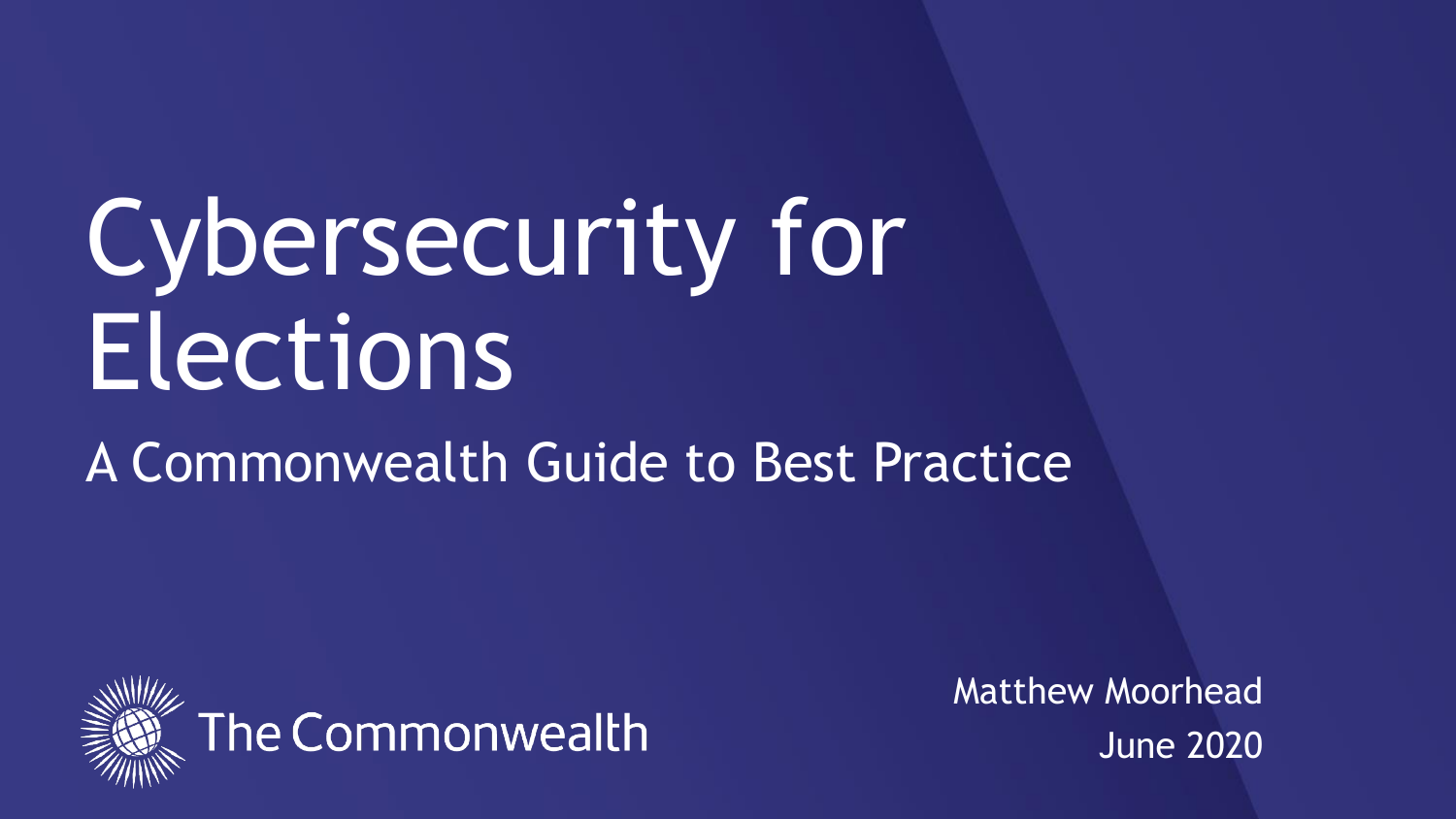

#### A guide for Election Management Bodies (EMBs)

#### **Cybersecurity for Elections**

A Commonwealth Guide on Best Practice

**Commonwealth Secretariat** 



**C** The Commonwealth

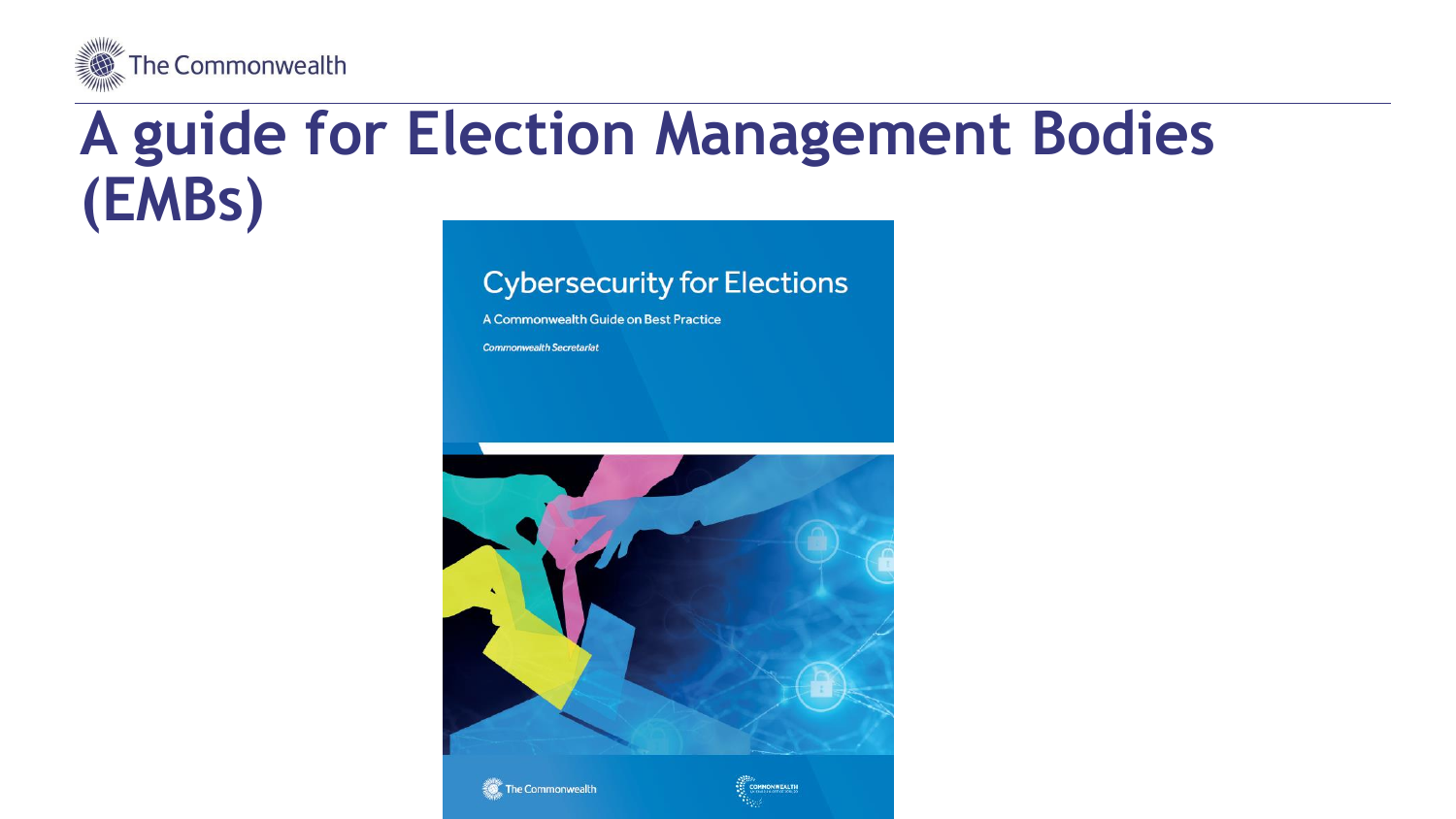The Commonwealth Charter recognises the inalienable right of individuals to participate in democratic processes

In particular through free and fair elections.

- Governments, political parties and civil society are all responsible
	- for upholding and promoting democratic culture and practice and
	- are accountable to the public in this regard.

International human rights law, in particular through the International Covenant on Civil and Political Rights (ICCPR),

- also enshrines the right to take part in the conduct of public affairs,
- and to vote and to be elected at genuine periodic elections
- by universal and equal suffrage
- . and to be held by secret ballot.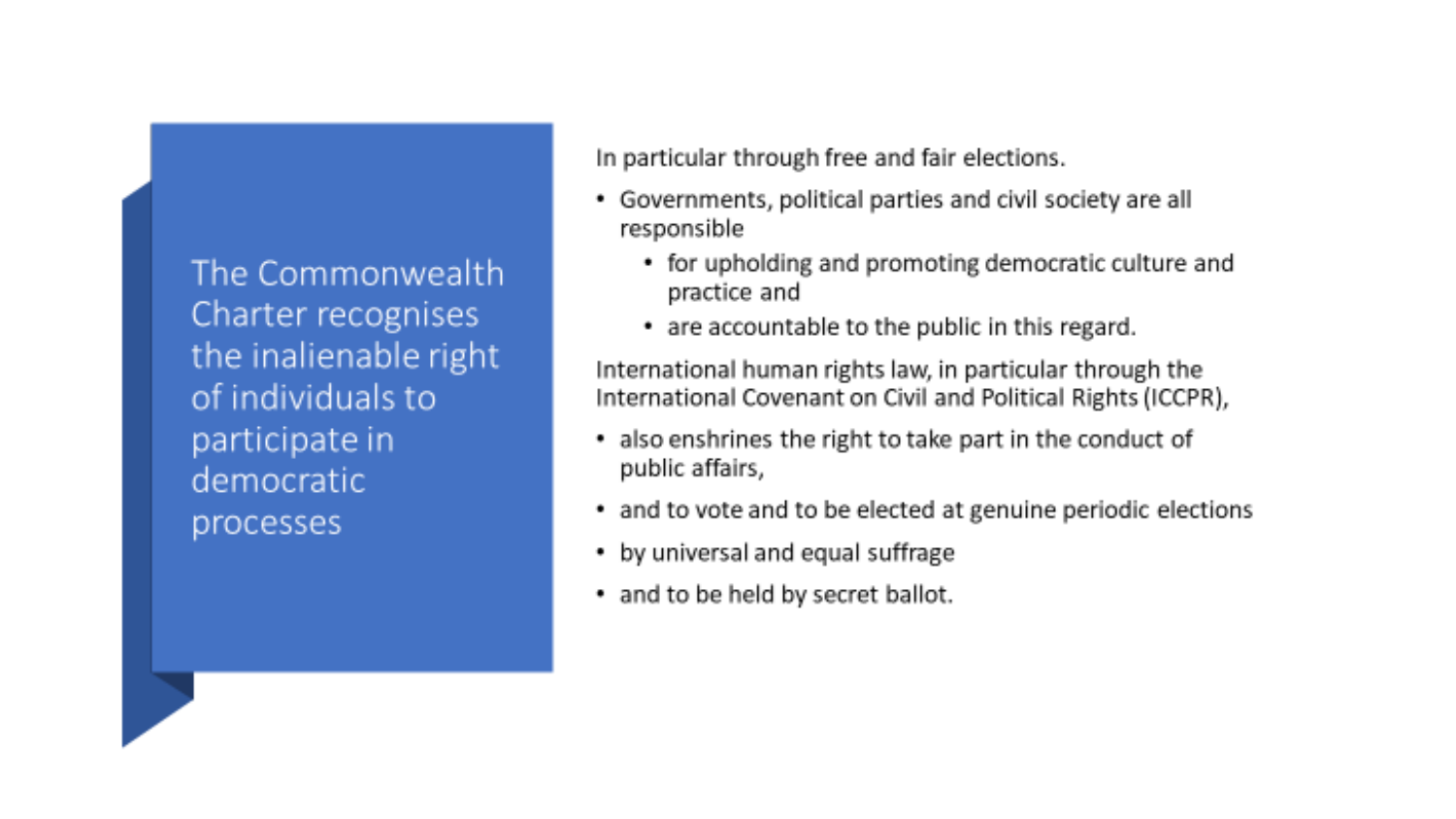

#### Commonwealth Cyber Declaration, adopted by Heads of Government at CHOGM 2018

- Importance of a free, open, inclusive and secure ٠ cyberspace,
	- achieved through the importance of common standards and
	- the strengthening of data protection and security frameworks.
- Importance of tolerance and respect for diversity and ٠ understanding
- Affirms: the same citizens' rights offline must also be protected online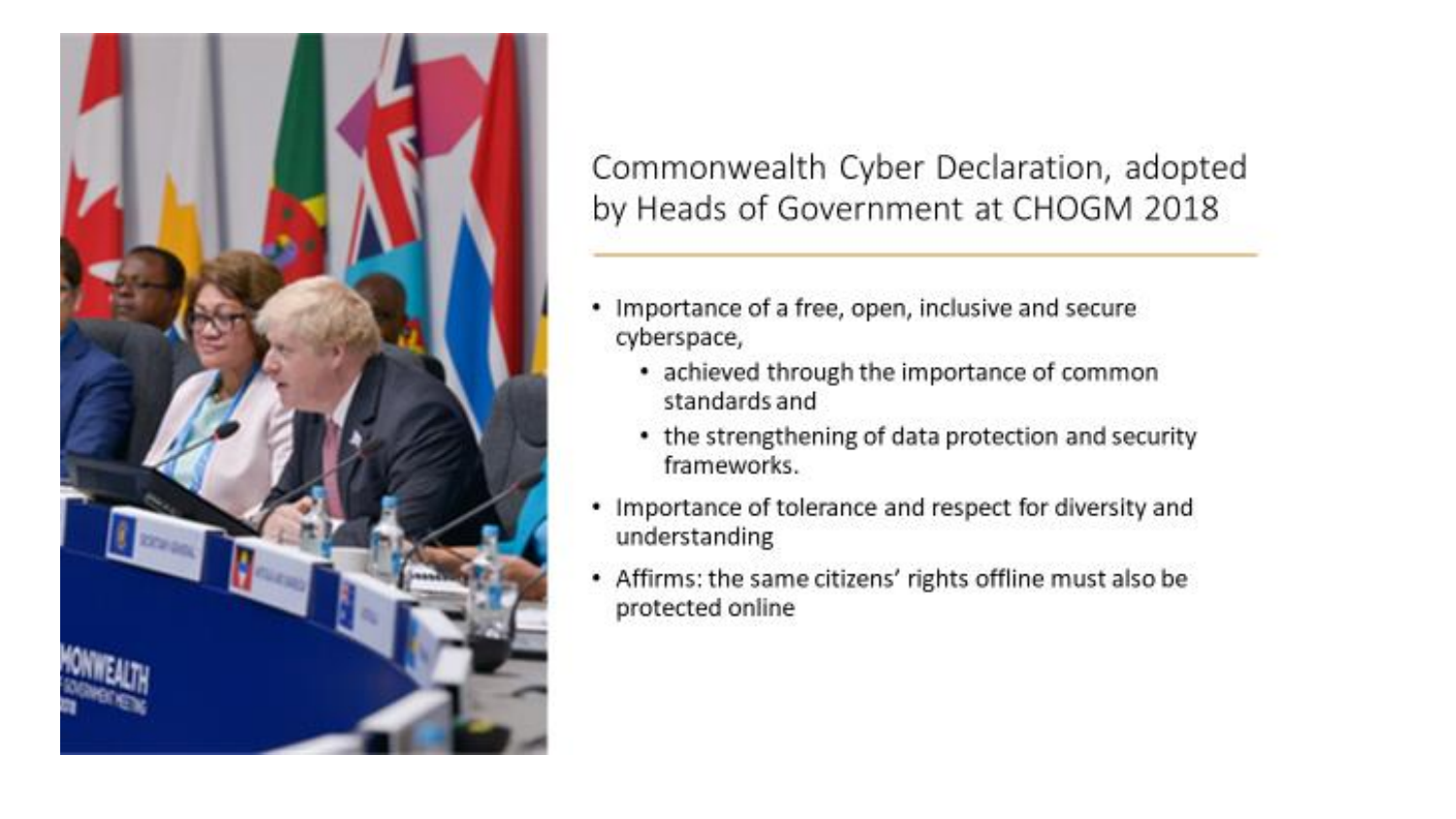

## **Principles and recommendations**

The Guide contains **58 specific recommendations** for action, organised around the following principles: democratic selfdetermination, international law and cooperation, enhancing the safety of ICTs for elections, and non-discrimination.

The recommendations address cybersecurity concerns **across the electoral cycle**: planning and logistics; electoral rolls; campaigning; voting; communication of results; auditing and challenging results.

**Examples** of good practice are drawn from EMBs in the 54 Commonwealth countries and the wider international community.

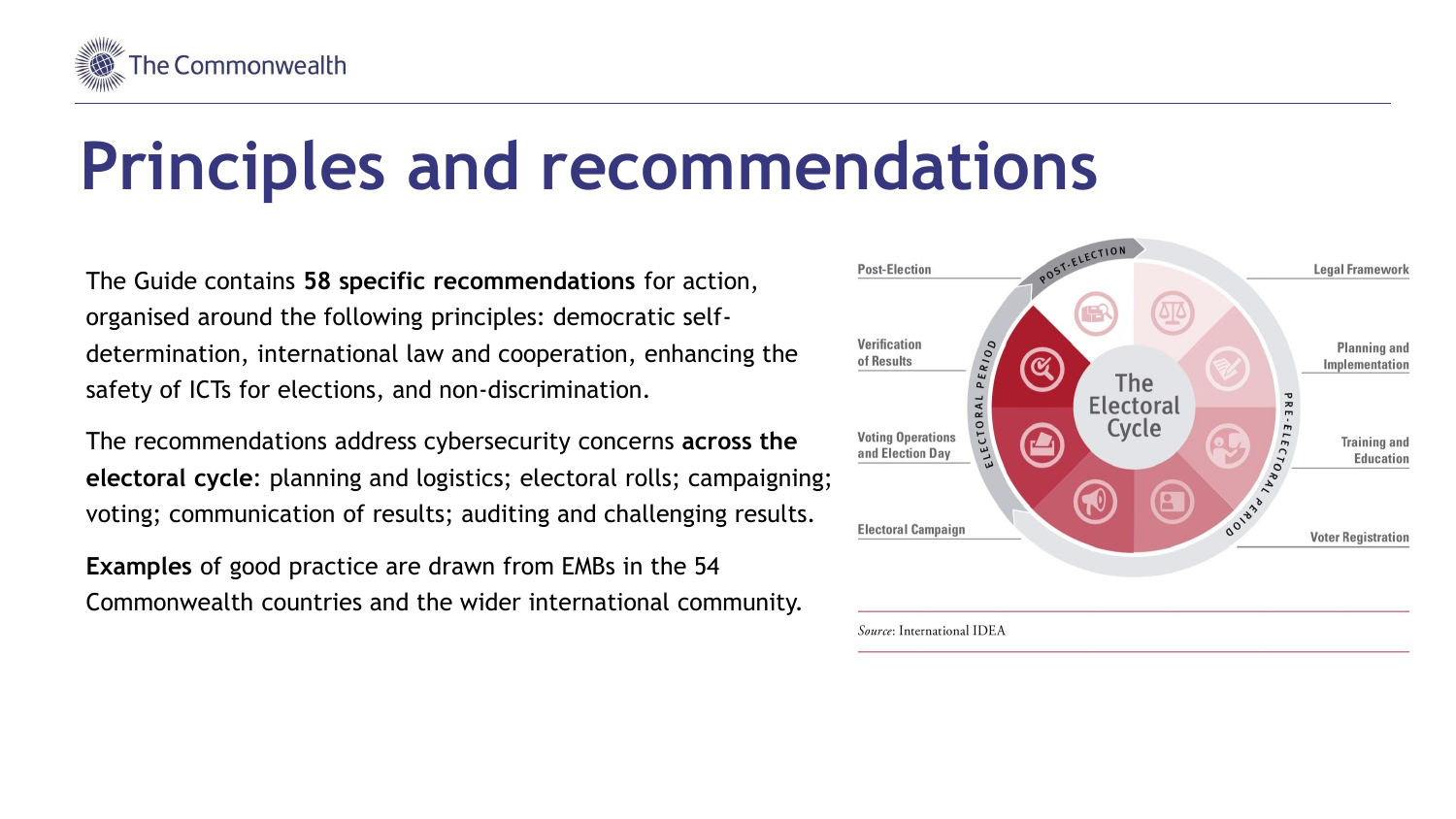

## **Selected recommendations**

- EMBs should give careful consideration to use of technology in the elections process if and where it demonstrably addresses a clear need, while carefully managing the resulting cybersecurity risks with measures that are proportionate.
- EMBs and national cybersecurity agencies should consider whether designation of key election systems as part of critical national infrastructure will improve their security.
- EMBs should conduct comprehensive, regular threat assessments, using a tool such as the IFES HEAT Process (Holistic Exposure and Adaptation Testing)

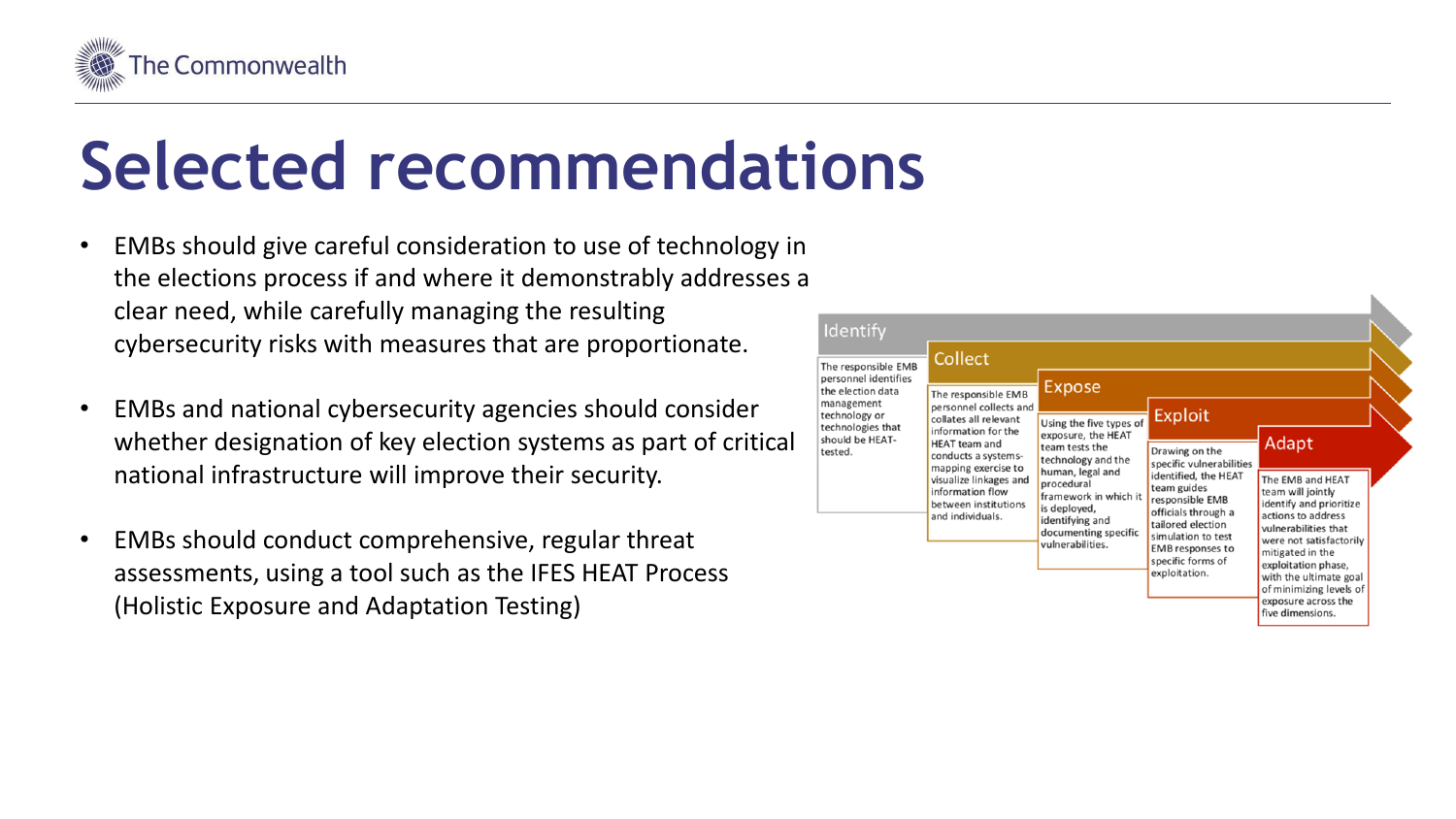

### **Selected recommendations contd.**

- EMBs should consider obtaining external certification of security-critical elements of election infrastructure to build public trust.
- EMBs should have in place procedures for ongoing secure configuration and testing of all systems used in elections, with regular exercises to test responses to attacks.
- EMBs and/or their cybersecurity partners should actively monitor election infrastructure for intrusions, as well as having the capability to rapidly escalate and respond during election periods at the direction of senior decision-makers.

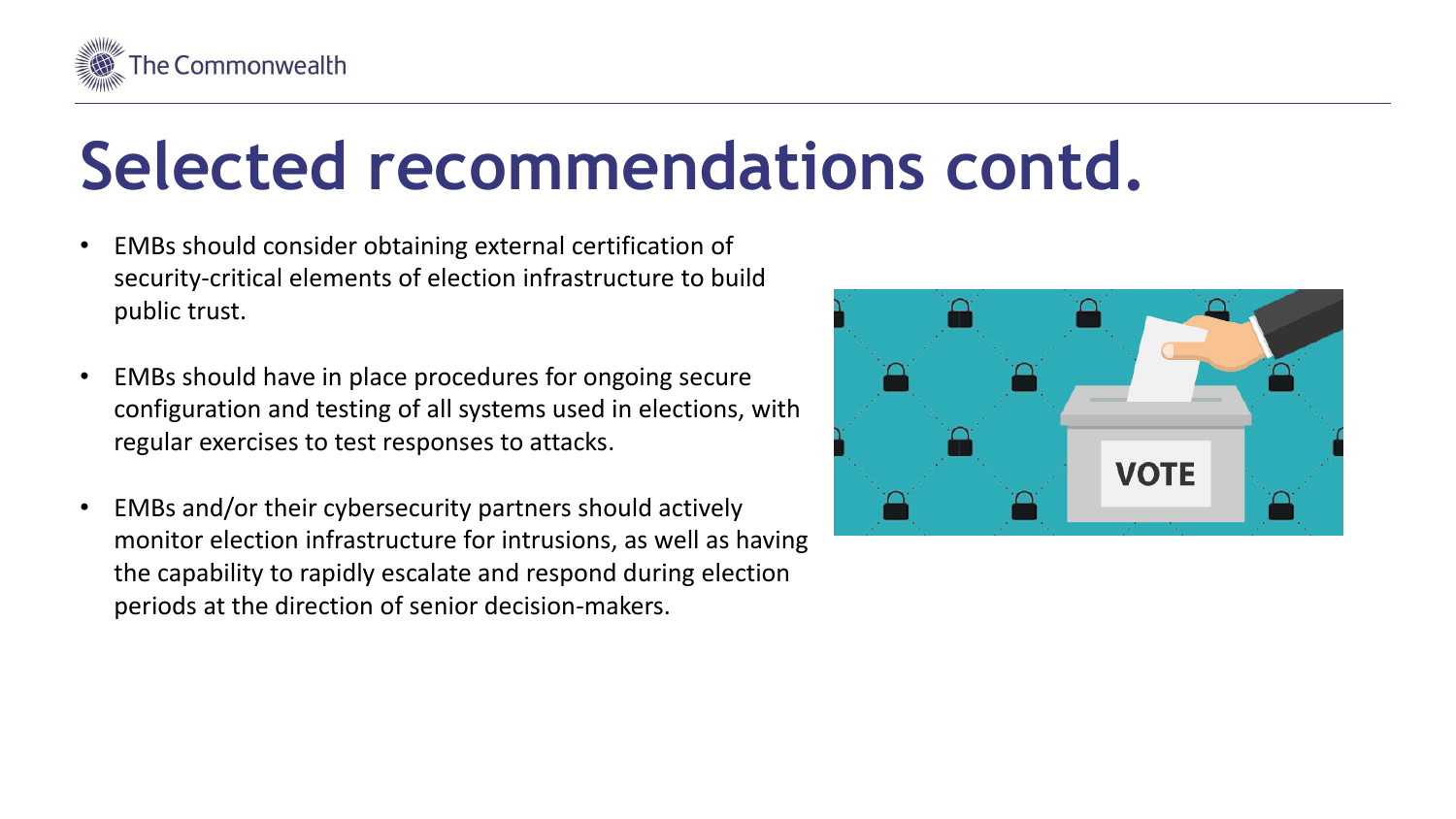

# **Building and running secure systems**

It is critical for EMBs to ensure appropriate **testing, piloting and auditing** of new technologies when they are deployed in elections.

The European Union's Network and Information Security (NIS) Cooperation Group has recommended that **security tests** of election systems' cybersecurity include the following:

**Systems security testing**: Ensuring an independent review team cannot cause election systems to act in unwanted ways, using techniques such as searching for known vulnerabilities in underlying software, looking for common programming mistakes and random or 'fuzz' testing.

**Penetration testing**: A so-called 'red team' attempts to compromise the security of deployed election systems using creative approaches by highly technically skilled testers (sometimes recruited from former hackers), reporting the results to the EMB.

**Public testing**: A wide range of experts are invited to try and find flaws in election systems, via 'hackathons' or offering 'bug bounty' prizes to anyone that can find security vulnerabilities. This is appropriate for EMBs with mature cybersecurity policies and already well-tested systems.

**Application code audit**: EMBs and their cybersecurity partners require auditing for vulnerabilities of the source code of applications they procure from third-party suppliers, including open source software.

**Exercise**s: Full election attack simulations, involving senior technical and policy-making officials, will enable the most realistic test of EMB preparedness, but are expensive and time-consuming, and so most useful where there are significant concerns about forthcoming elections. Non-technical table-top exercises can be used more routinely by policy-makers. In either case, EMBs should consider involving key partner agencies and, where appropriate, private sector service providers.

EU NIS Cooperation Group (2018), 'Compendium on Cyber Security of Election Technology' (03/2018), pp.27—31.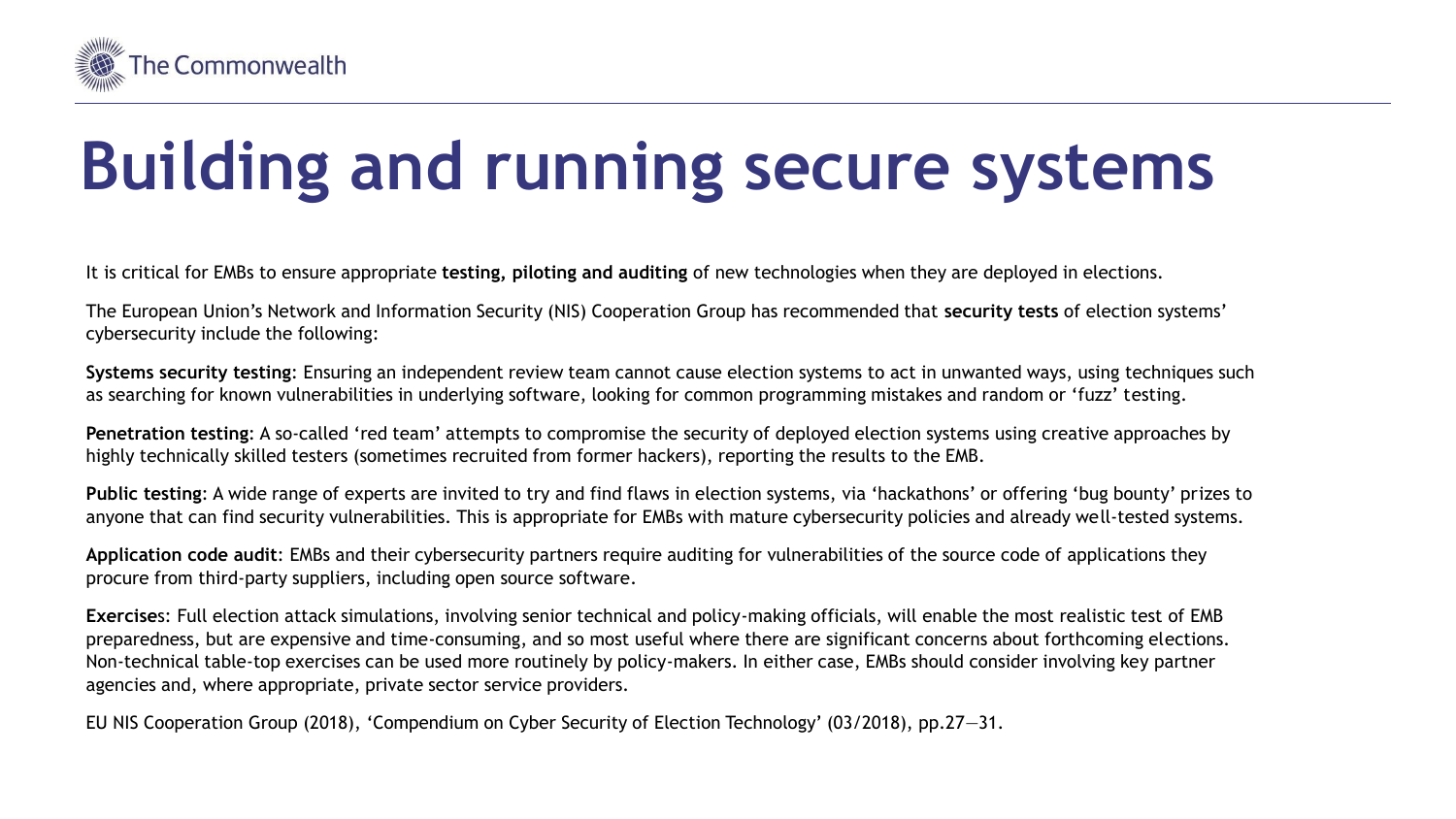

### **Comprehensive approach**

Those looking to breach the cybersecurity of an electoral process have many different opportunities, given all the various technologies used throughout the whole electoral cycle. EMBs and their cybersecurity partners need to model all of these potential avenues of attack, and ensure the risk of each is appropriately managed.

South Africa's Electoral Commission has identified the following nine principles for its comprehensive approach to security: Focus is defensive – Both proactive and defensive monitoring Security in depth – multi-layered segmented networks and subnets Security-driven application design and development frameworks User account management and access control Filtering of all traffic – malware, worms, viruses, spyware, etc. Continuous security monitoring of all elements User access is based on a need to know Continuous monitoring – Knowing when security is breached Transparency – Stakeholder engagement and data sharing

> South Africa's strategic security focus Source: South Africa Electoral Commission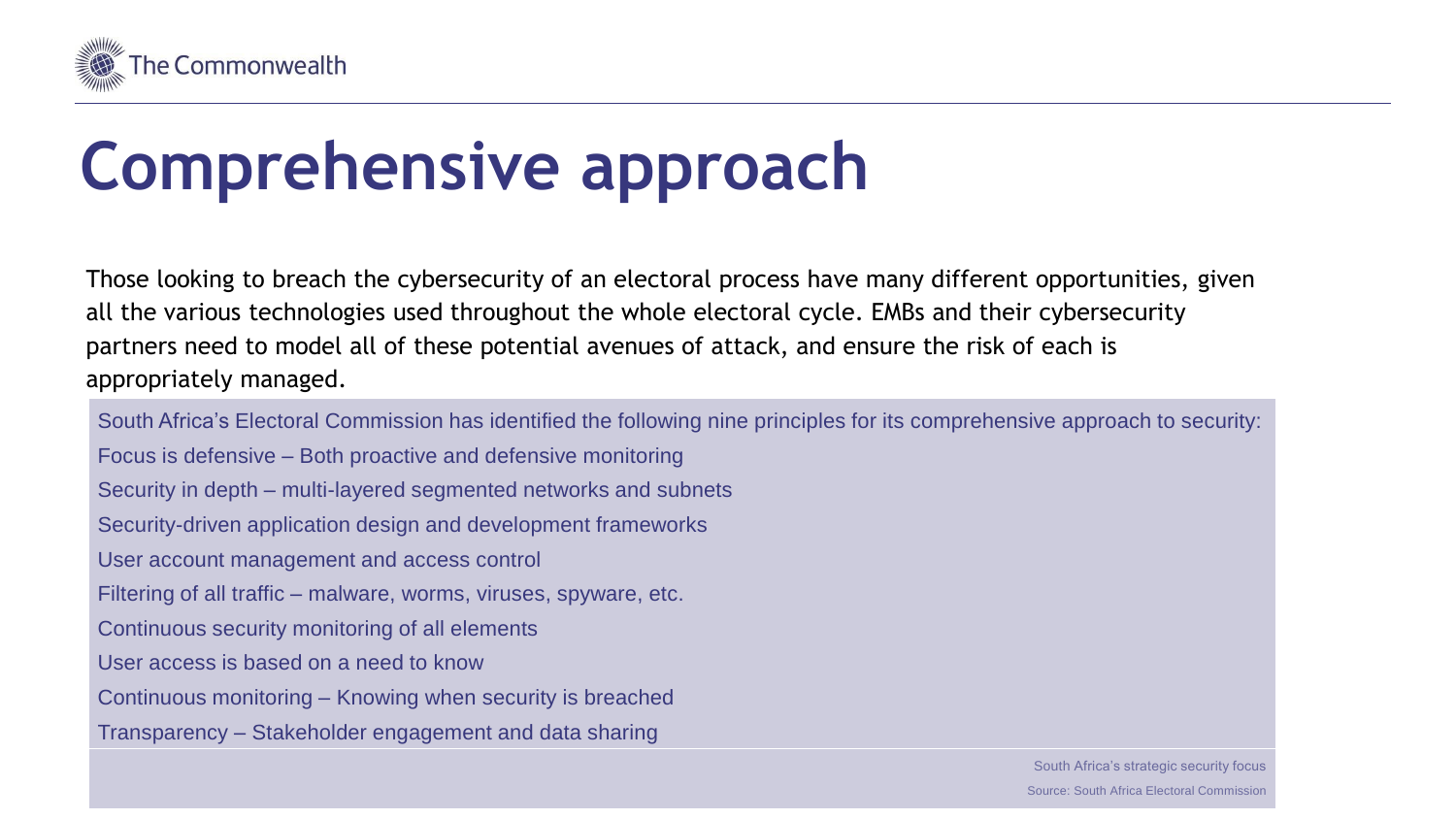

## **Conclusion**

Commonwealth countries use digital election technologies in a variety of ways – to more efficiently administer electoral registers and communicate results; to authenticate voters using biometric technologies; and to enable voters to register more easily and check details of polling venues. **Electoral authorities should continue to give careful consideration to use of technology in the elections process if and where it demonstrably addresses a clear need, while carefully managing the resulting cybersecurity risks, with measures that are proportionate to the risk.**

*We must not … make the mistake of placing our faith in technical solutions to political problems. When opposition parties and donors invest in the transformative power of new scientific advances, they often overlook the fact that even the most advanced forms of election technology rely on human programming and management. And there is nothing about digital technology that means that those who use it are likely to be any more trustworthy or fair. As John Githongo, Kenya's former anti-corruption tsar, has put it: 'You cannot digitise integrity.*

Nic Cheeseman and Brian Klaas (2019), *How to Rig an Election*, Yale University Press, New Haven, pp.236–237.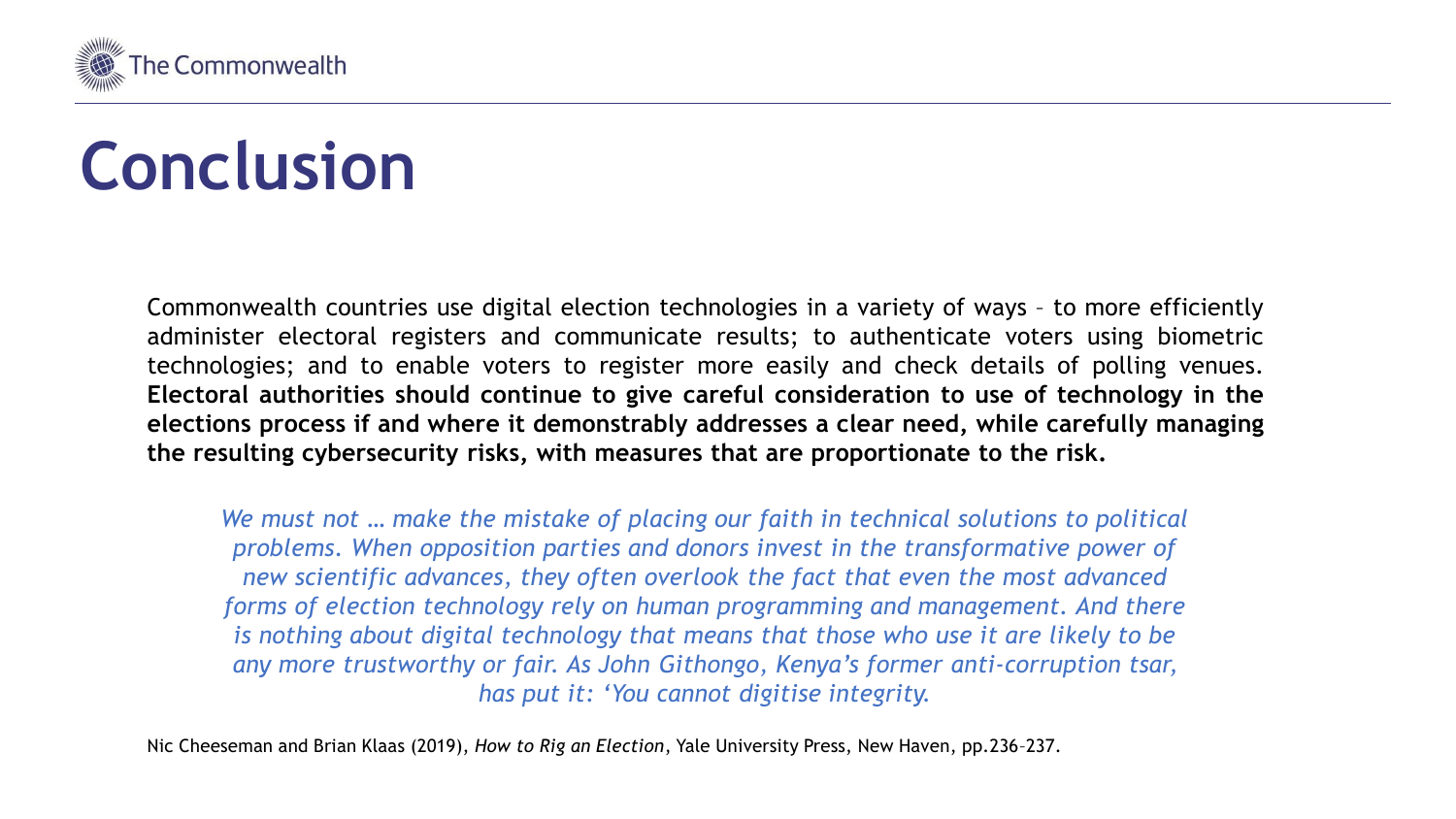

#### Get the Guide at: https://books.thecommonwealth.org /cybersecurity-elections-paperback